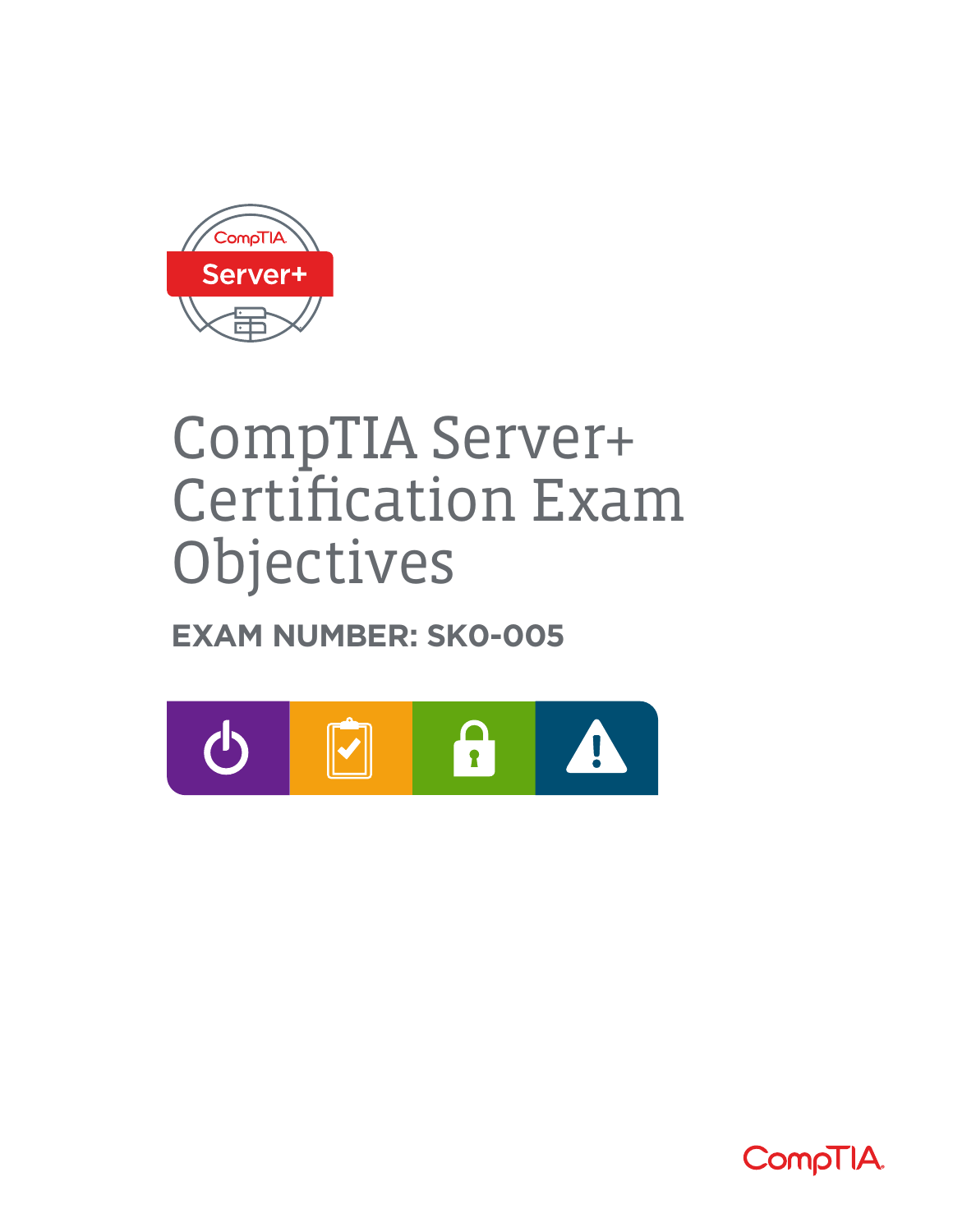# About the Exam

Candidates are encouraged to use this document to help prepare for the CompTIA Server+ (SK0-005) certification exam. The CompTIA Server+ certification exam will verify the successful candidate has the knowledge and skills required to:

- Install, configure, and manage server hardware and server operating systems
- Implement proper server hardening and security controls
- Successfully troubleshoot common server problems
- Demonstrate an understanding of key disaster recovery, high-availability, and backup concepts

This is equivalent to two years of hands-on experience working in a server environment.

These content examples are meant to clarify the test objectives and should not be construed as a comprehensive listing of all the content of this examination.

### **EXAM DEVELOPMENT**

CompTIA exams result from subject matter expert workshops and industry-wide survey results regarding the skills and knowledge required of an IT professional.

### **CompTIA AUTHORIZED MATERIALS USE POLICY**

CompTIA Certifications, LLC is not affiliated with and does not authorize, endorse or condone utilizing any content provided by unauthorized third-party training sites (aka "brain dumps"). Individuals who utilize such materials in preparation for any CompTIA examination will have their certifications revoked and be suspended from future testing in accordance with the CompTIA Candidate Agreement. In an effort to more clearly communicate CompTIA's exam policies on use of unauthorized study materials, CompTIA directs all certification candidates to the CompTIA Certification Exam Policies. Please review all CompTIA policies before beginning the study process for any CompTIA exam. Candidates will be required to abide by the CompTIA Candidate Agreement. If a candidate has a question as to whether study materials are considered unauthorized (aka "brain dumps"), he/she should contact CompTIA at examsecurity@comptia.org to confirm.

### **PLEASE NOTE**

The lists of examples provided in bulleted format are not exhaustive lists. Other examples of technologies, processes, or tasks pertaining to each objective may also be included on the exam although not listed or covered in this objectives document. CompTIA is constantly reviewing the content of our exams and updating test questions to be sure our exams are current and the security of the questions is protected. When necessary, we will publish updated exams based on testing exam objectives. Please know that all related exam preparation materials will still be valid.

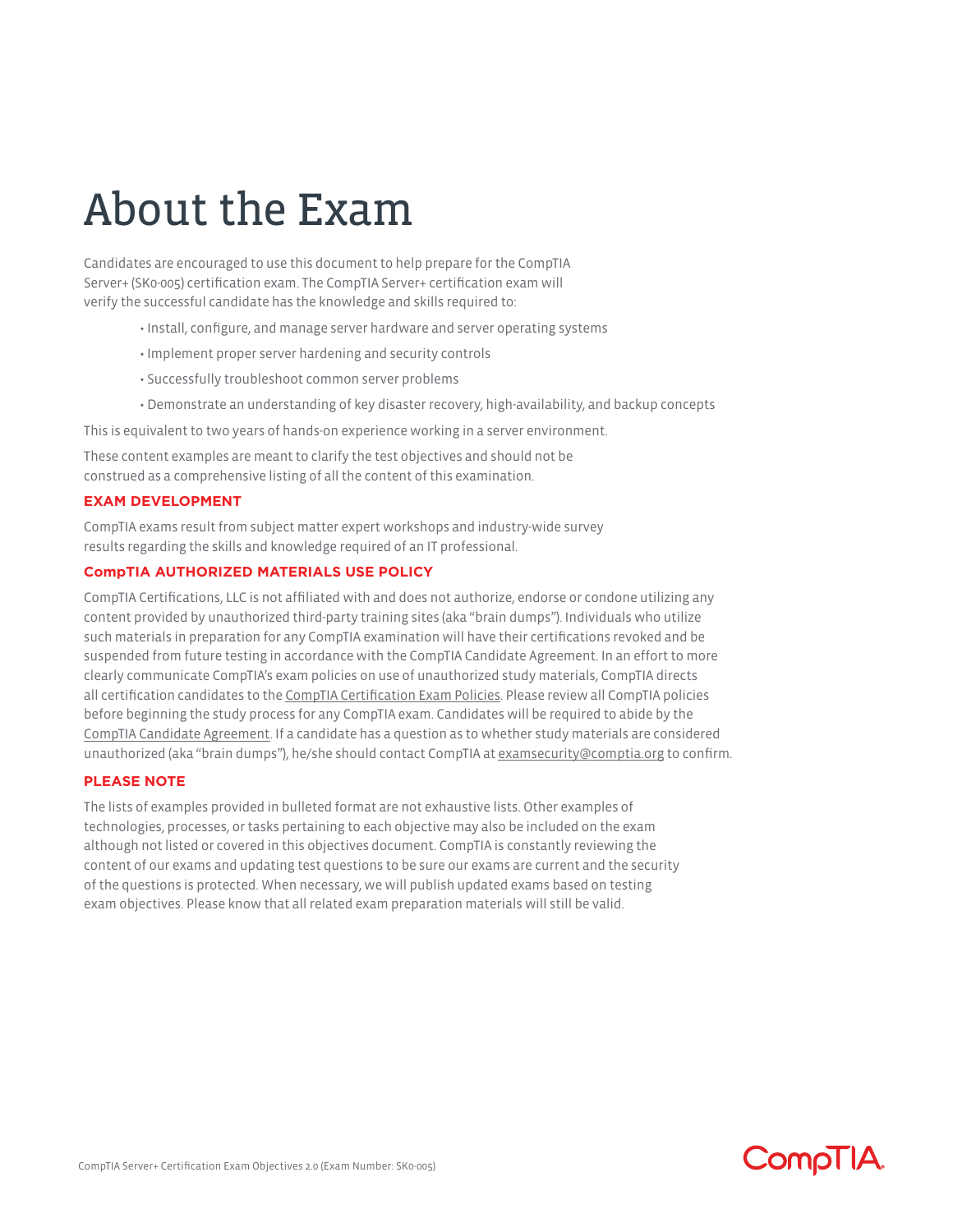### **TEST DETAILS**

| Required exam       | SK0-005                                                                                   |
|---------------------|-------------------------------------------------------------------------------------------|
| Number of questions | 90                                                                                        |
| Types of questions  | Multiple choice and performance-based                                                     |
| Length of test      | 90 minutes                                                                                |
|                     | Recommended experience • Two years of hands-on experience working in a server environment |
|                     | • CompTIA A+ certified or equivalent knowledge                                            |
| Passing score       | 750                                                                                       |

### **EXAM OBJECTIVES (DOMAINS)**

The table below lists the domains measured by this examination and the extent to which they are represented.

| <b>DOMAIN</b>                                   | <b>PERCENTAGE OF EXAMINATION</b> |
|-------------------------------------------------|----------------------------------|
|                                                 |                                  |
| 1.0 Server Hardware Installation and Management | 18%                              |
| 2.0 Server Administration                       | 30%                              |
| 3.0 Security and Disaster Recovery              | 24%                              |
| 4.0 Troubleshooting                             | 28%                              |
| Total                                           | $100\%$                          |

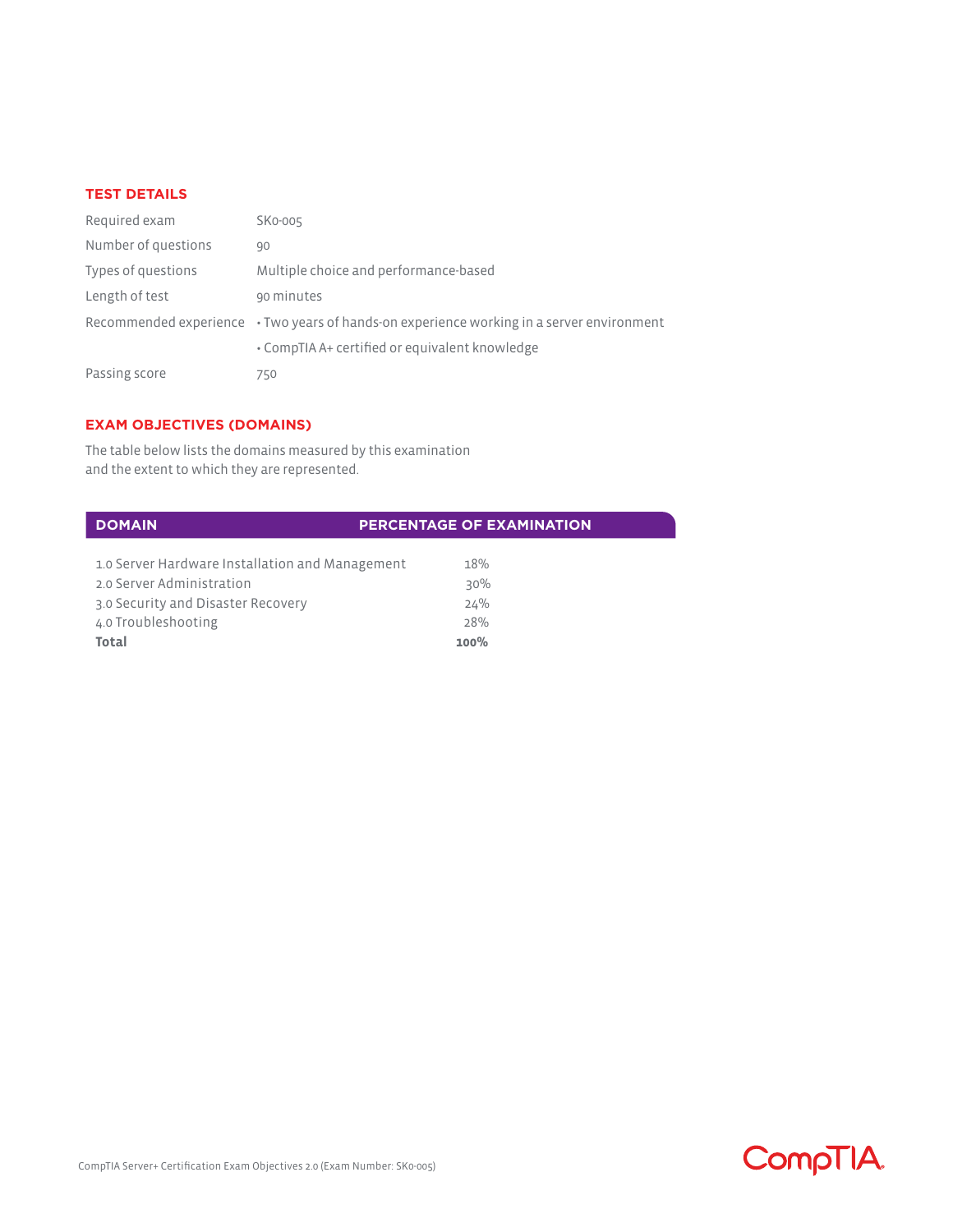# 1.0 Server Hardware Installation and Management

### Given a scenario, install physical hardware. **1.1**

n.

 $\mathbf{r}$ 

- Racking
	- Enclosure sizes
	- Unit sizes
	- 1U, 2U, 3U, etc.
	- Rack layout
		- Cooling management
		- Safety
		- Proper lifting techniques

 $\overline{\blacktriangledown}$ 

- Rack balancing
- Floor load limitations
- Power distribution unit (PDU)
- Keyboard-video-
- mouse (KVM) placement
- Rail kits
- Power cabling
	- Redundant power
		- Uninterruptible power supply (UPS)
		- Separate circuits
- Separate providers
- Power connector types
- Cable management

### • Network cabling

- Redundant networking
- Twisted pair
- Fiber
	- SC
	- $-1$  C
	- Single mode
	- Multimode
- Gigabit
- 10 GigE
- Small form factor pluggable (SFP)
- SFP+
- Quad small form factor pluggable (QSFP)
- Cable management

### • Server chassis types

- Tower
- Rack mount
- Blade enclosure

### • Server components

- Hardware compatibility list (HCL)
- Central processing unit (CPU)
- Graphics processing unit (GPU)
- Memory
- Bus types
- Interface types
- Expansion cards

### Given a scenario, deploy and manage storage. **1.2**

### • RAID levels and types

- 0
- 1
- 5
- 6
- 10
- Just a bunch of disks (JBOD)
- Hardware vs. software
- Capacity planning
- Hard drive media types

- Solid state drive (SSD)
	- Wear factors
		- Read intensive
- Write intensive
- Hard disk drive (HDD)
	- Rotations per minute (RPM)
		- 15,000
		- 10,000

### • Interface types

- 
- 
- Peripheral component
- interconnect (PCI)
- External serial advanced
- technology attachment (eSATA)
- Universal serial bus (USB)
- Secure digital (SD)

### • Shared storage

- Network attached storage (NAS)
	- Network file system (NFS)
	- Common Internet file system (CIFS)
- Storage area network (SAN)
	- Internet small
	- computer systems interface (iSCSI)
	- Fibre Channel
	- Fibre Channel over Ethernet (FCoE)



### - 7,200 - Hybrid

- Serial attached SCSI (SAS)
- Serial ATA (SATA)
-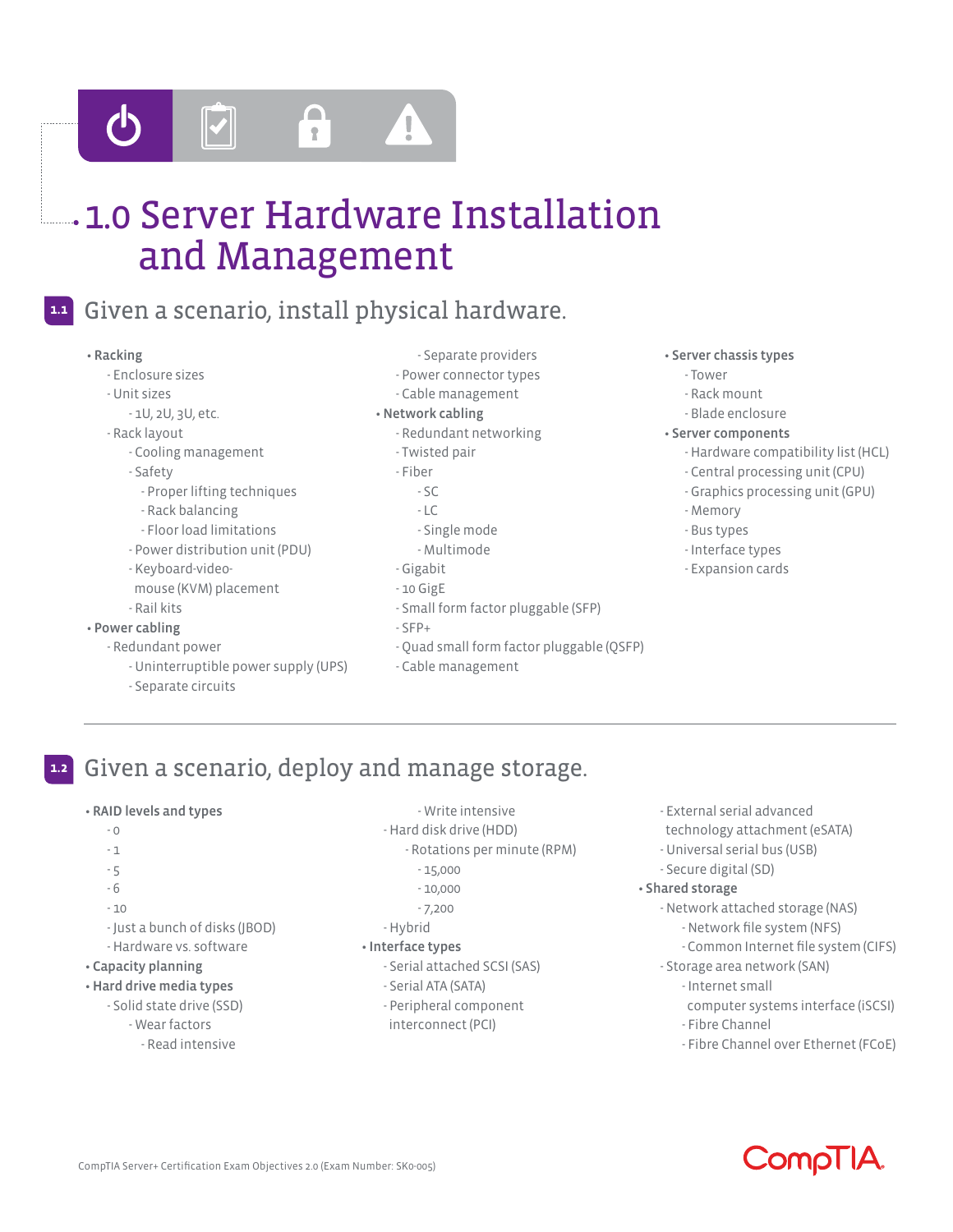# Given a scenario, perform server hardware maintenance. **1.3**

### • Out-of-band management

- Remote drive access
- Remote console access
- Remote power on/off
- Internet protocol keyboard video-mouse (IP KVM)
- Local hardware administration
	- Keyboard-video-mouse (KVM) - Crash cart
	-
	- Virtual administration console
	- Serial connectivity
	- Console connections

### • Components

- Firmware upgrades
- Drives
- Hot-swappable hardware
	- Drives
	- Cages
	- Cards
	- Power supplies
	- Fans
- Basic input/output system (BIOS)/Unified
- Extensible Firmware Interface (UEFI)

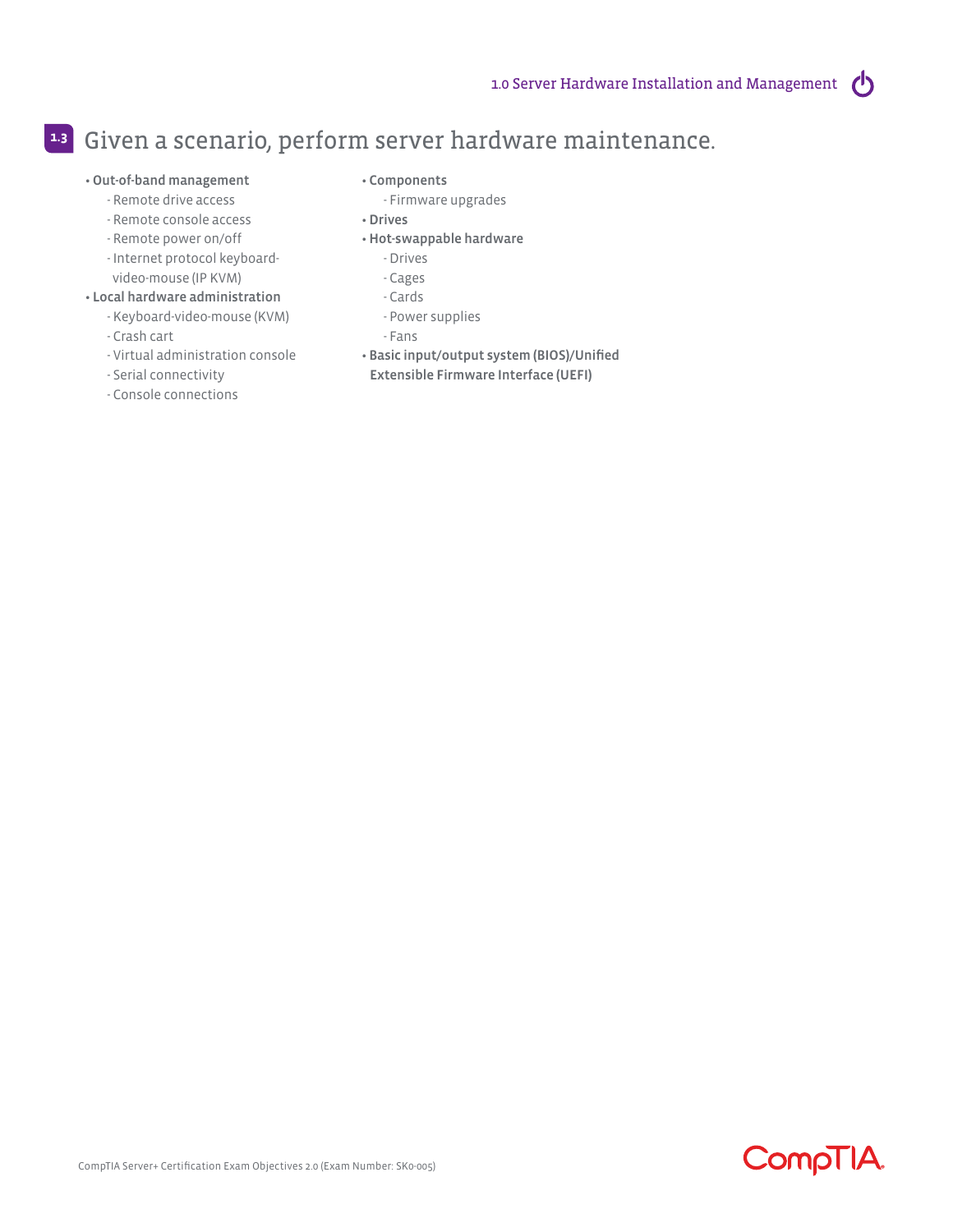

# 2.0 Server Administration

## Given a scenario, install server operating systems.

- Minimum operating system (OS) requirements
- Hardware compatibility list (HCL)
- Installations
	- Graphical user interface (GUI) - Core
	- Bare metal
	- Virtualized
	- Remote
	- Slip streamed/unattended - Scripted installations - Additional drivers
- Additional applications
- and utilities
- Patches
- Media installation type
	- Network
	- Optical
	- Universal serial bus (USB)
	- Embedded
- Imaging
	- Cloning
	- Virtual machine (VM) cloning
	- Physical clones
- Template deployment
- Physical to virtual (P2V)
- Partition and volume types
	- Global partition table (GPT) vs. master boot record (MBR)
	- Dynamic disk
	- Logical volume management (LVM)
- File system types
	- ext4
	- New technology file system (NTFS)
	- VMware file system (VMFS)
	- Resilient file system (ReFS)
	- Z file system (ZFS)

## Given a scenario, configure servers to use **2.2** network infrastructure services.

- IP configuration
- Virtual local area network (VLAN)
- Default gateways
- Name resolution
	- Domain name service (DNS)
	- Fully qualified domain name (FQDN)
	- Hosts file

### • Addressing protocols

- $IPV4$ 
	- Request for comments
	- (RFC) 1918 address spaces
- IPv6
- Firewall
	- Ports

### • Static vs. dynamic

- Dynamic host configuration
- protocol (DHCP)
- Automatic private IP address (APIPA)
- MAC addresses

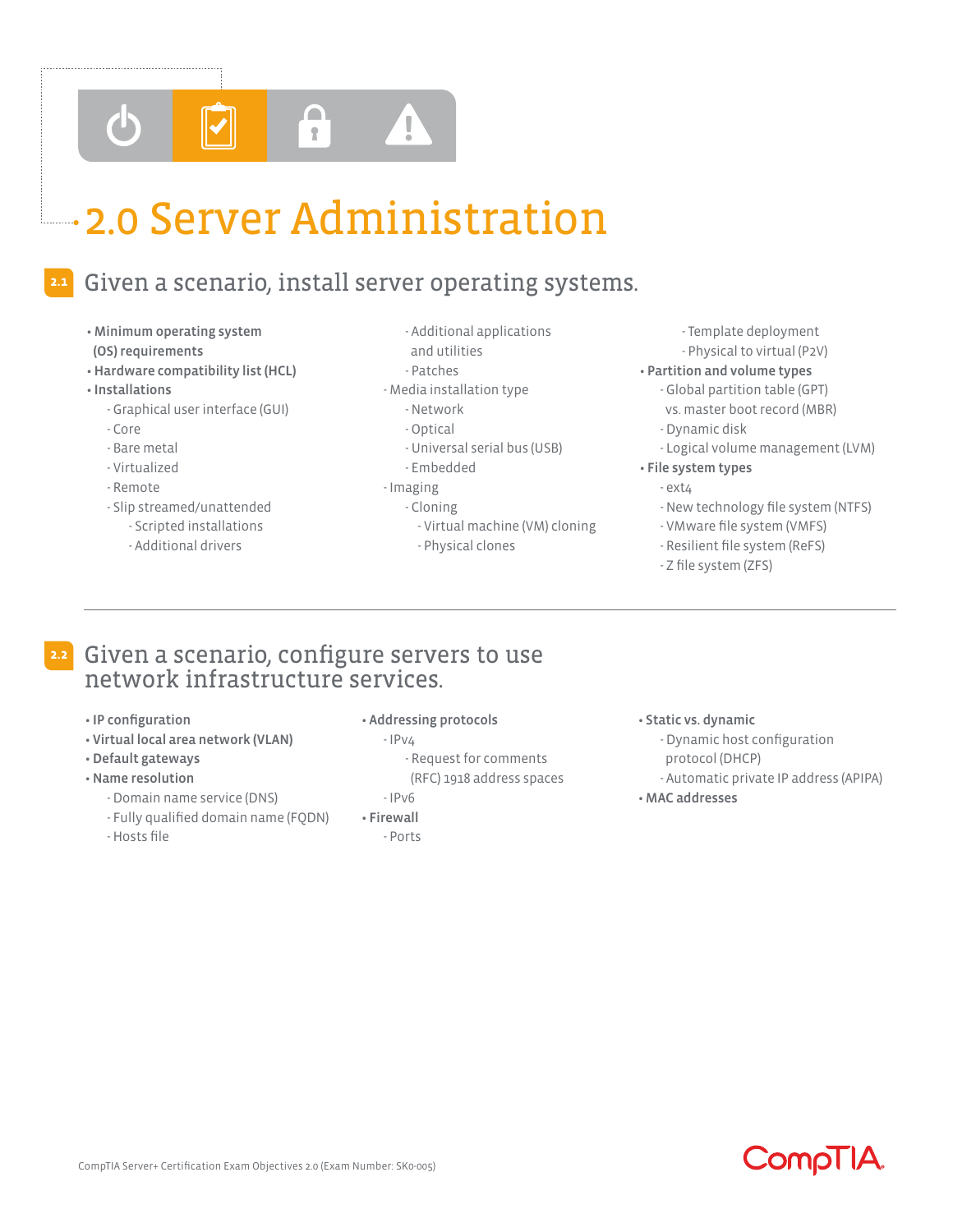## Given a scenario, configure and maintain **2.3** server functions and features.

- Server roles requirements
	- Print
	- Database
	- File
	- Web
	- Application
	- Messaging
	- Baselining
	- Documentation
	- Performance metrics
- Directory connectivity
- Storage management
	- Formatting
	- Connectivity
	- Provisioning
	- Partitioning
	- Page/swap/scratch location and size
- Disk quotas
- Compression
- Deduplication
- Monitoring
	- Uptime
	- Thresholds
	- Performance
	- Memory
		- Disk
			- Input output operations
			- per second (IOPS)
		- Capacity vs. utilization
		- Network
		- Central processing unit (CPU)
	- Event logs
		- Configuration
		- Shipping
- Alerting
- Reporting
- Retention
- Rotation
- Data migration and transfer
	- Infiltration
	- Exfiltration
	- Disparate OS data transfer
		- Robocopy
		- File transfer
		- Fast copy
		- Secure copy protocol (SCP)
- Administrative interfaces
	- Console
	- Remote desktop
	- Secure shell (SSH)
	- Web interface

### Explain the key concepts of high availability for servers. **2.4**

- Clustering
	- Active-active
	- Active-passive
	- Failover
	- Failback
	- Proper patching procedures
	- Heartbeat

### • Fault tolerance

- Server-level redundancy vs.

- component redundancy
- Redundant server network infrastructure
	- Load balancing
	- Software vs. hardware
		- Round robin
- Most recently used (MRU) - Network interface card (NIC) teaming and redundancy
	- Failover
	- Link aggregation

# Summarize the purpose and operation of virtualization.

**2.5**

- Host vs. guest
- Virtual networking
	- Direct access (bridged)
	- Network address translation (NAT)
	- vNICs
	- Virtual switches
- Resource allocation and provisioning
	- CPU
	- Memory
	- Disk
	- NIC
	- Overprovisioning
	- Scalability
- Management interfaces
- for virtual machines
- Cloud models
	- Public
	- Private
	- Hybrid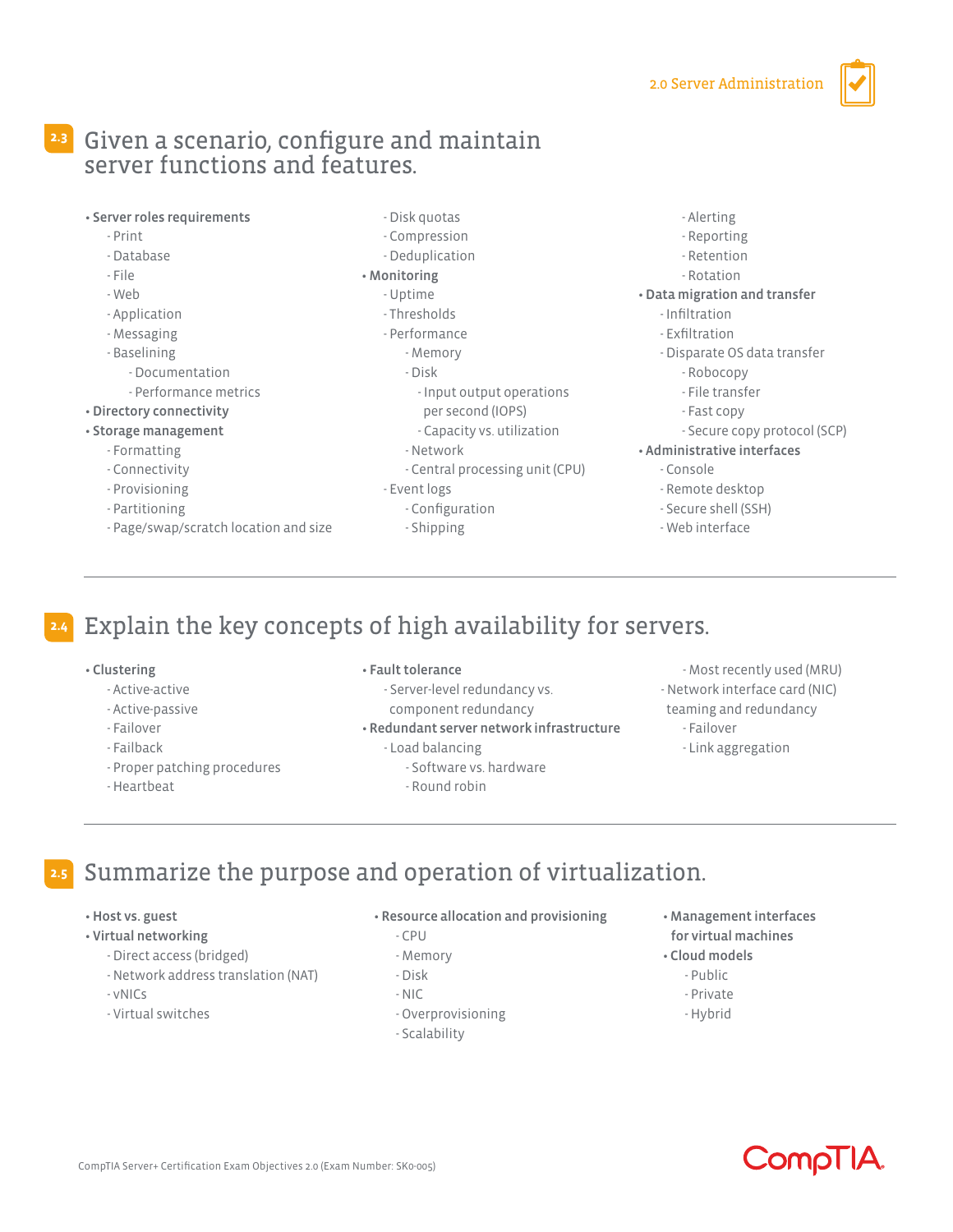

# Summarize scripting basics for server administration. **2.6**

### • Script types

- Bash
- Batch
- PowerShell
- Virtual basic script (VBS)
- Environment variables
- Comment syntax

### • Basic script constructs

- Loops
- Variables
- Conditionals
- Comparators • Basic data types

## - Integers

- Strings
- Arrays

### • Common server administration

### scripting tasks

- Startup
- Shut down
- Service
- Login
- Account creation
- Bootstrap

### Explain the importance of asset management and documentation. **2.7**

### • Asset management

- Labeling
- Warranty
- Leased vs. owned devices
- Life-cycle management
	- Procurement
	- Usage
	- End of life
	- Disposal/recycling
- Inventory
- Make
	- Model
- Serial number
- Asset tag
- Documentation management
	- Updates
	- Service manuals
	- Architecture diagrams
	- Infrastructure diagrams
	- Workflow diagrams
	- Recovery processes
	- Baselines
	- Change management
	- Server configurations
- Company policies and procedures
	- Business impact analysis (BIA)
	- Mean time between failure (MTBF)
	- Mean time to recover (MTTR)
	- Recovery point objective (RPO)
	- Recovery time objective (RTO)
	- Service level agreement (SLA)
	- Uptime requirements
- Document availability
- Secure storage of sensitive documentation

### Explain licensing concepts. **2.8**

### • Models

- Per-instance
- Per-concurrent user
- Per-server
- Per-socket
- Per-core
- Site-based
- Physical vs. virtual
- Node-locked
- Signatures
- Open source
- Subscription
- License vs. maintenance and support
- Volume licensing
- License count validation
	- True up
- Version compatibility
	- Backward compatible
	- Forward compatible

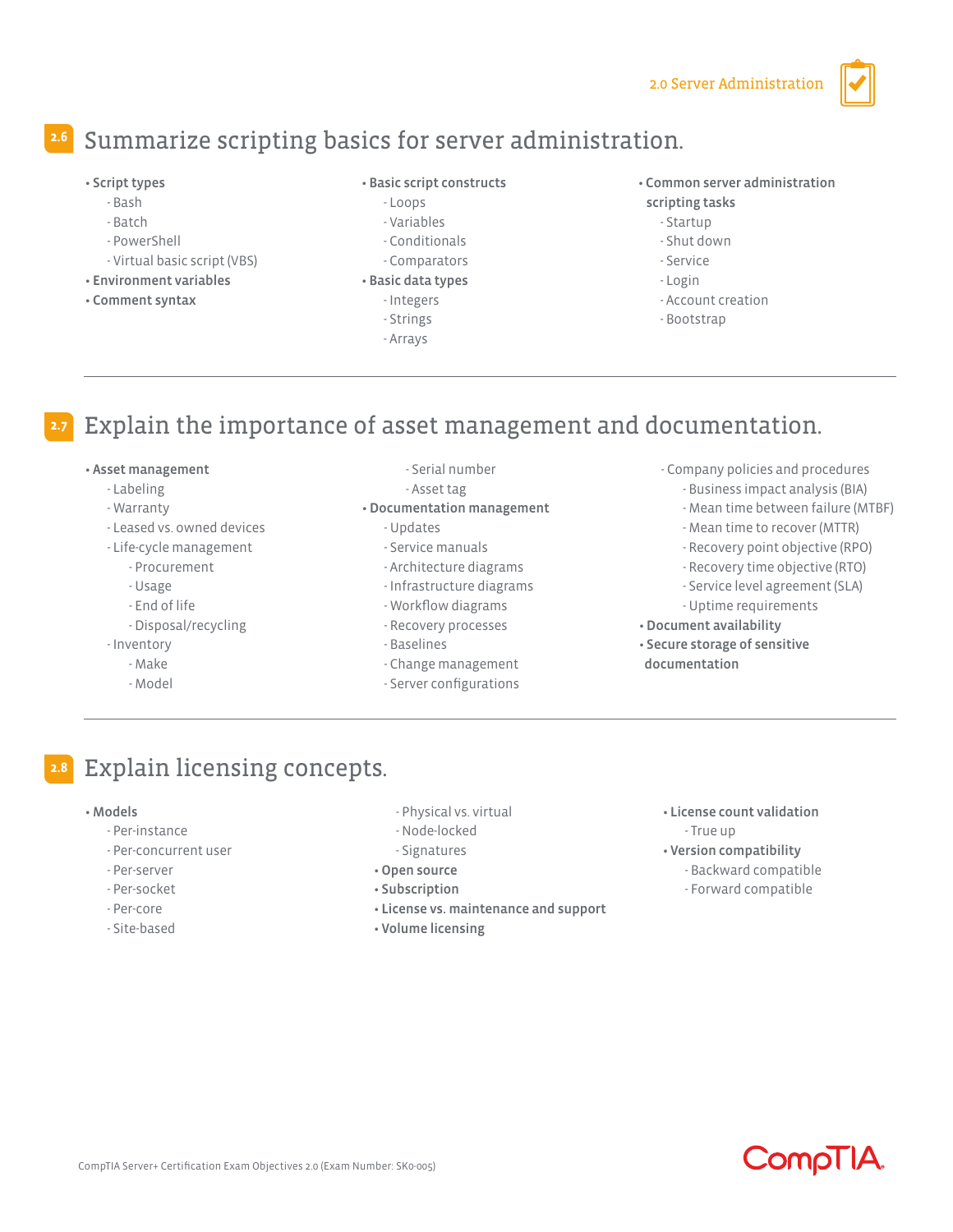

# 3.0 Security and Disaster Recovery

### Summarize data security concepts. **3.1**

- Encryption paradigms
	- Data at rest
	- Data in transit
- Retention policies
- Data storage
	- Physical location storage
	- Off-site vs. on-site
- UEFI/BIOS passwords
- Bootloader passwords
- Business impact
	- Data value prioritization
	- Life-cycle management
	- Cost of security vs. risk
	- and/or replacement

### Summarize physical security concepts. **3.2**

- Physical access controls
	- Bollards
	- Architectural reinforcements
		- Signal blocking
		- Reflective glass
		- Datacenter camouflage
	- Fencing
- Security guards - Security cameras
- Locks
	- Biometric - Radio frequency
	- identification (RFID) - Card readers
- Mantraps - Safes • Environmental controls - Fire suppression - Heating, ventilation, and cooling (HVAC) - Sensors

## Explain important concepts pertaining to identity and **3.3** access management for server administration.

- User accounts
- User groups
- Password policies
	- Length
	- Lockout
	- Enforcement
- Permissions and access controls
	- Role-based
	- Rule-based
- Scope based
- Segregation of duties
- Delegation
- Auditing
	- User activity
	- Logins
	- Group memberships
	- Deletions
- Multifactor authentication (MFA)
	- Something you know
	- Something you have
	- Something you are
- Single sign-on (SSO)

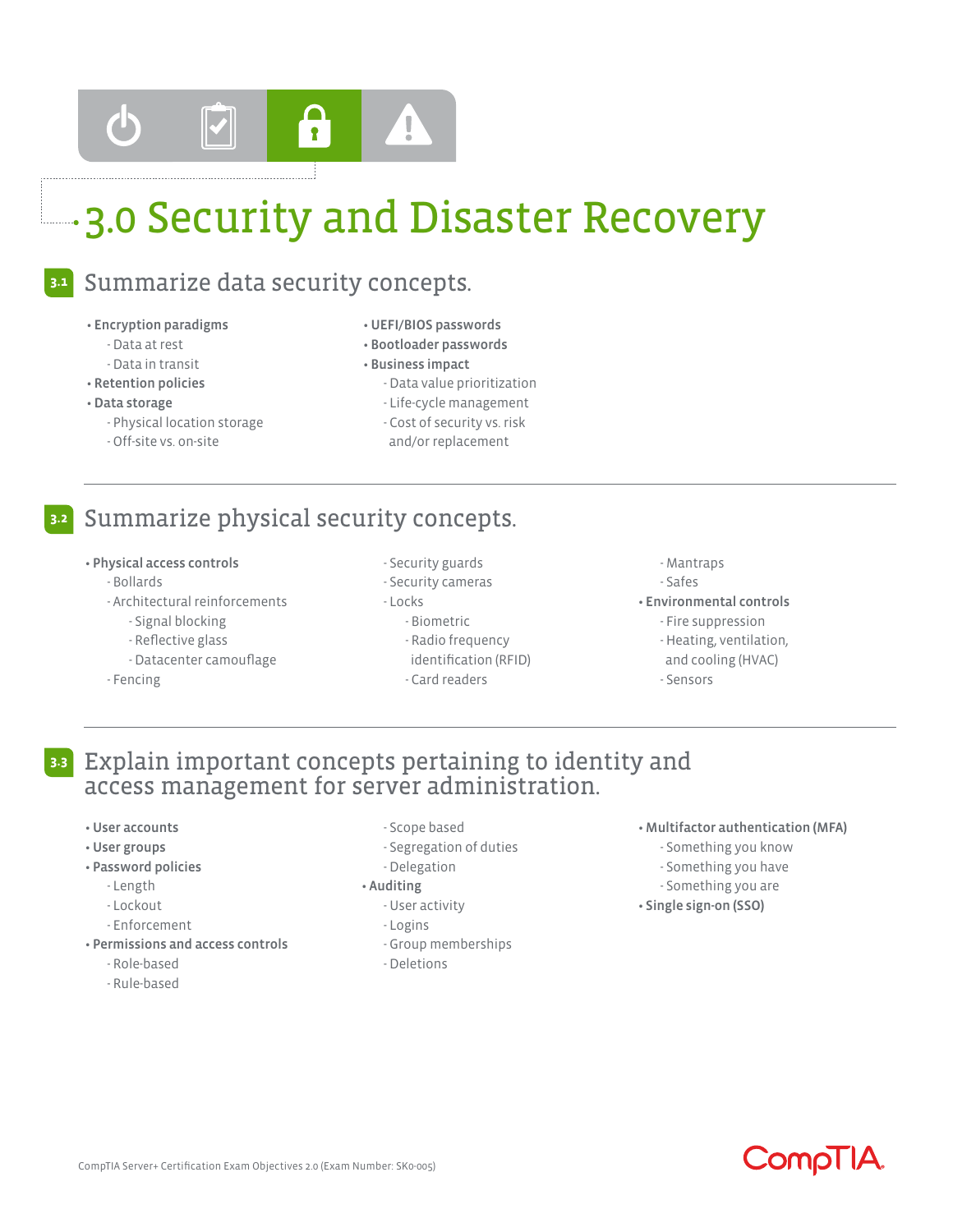# Explain data security risks and mitigation strategies. **3.4**

### • Security risks

- Hardware failure
- Malware
- Data corruption
- Insider threats
- Theft
	- Data loss prevention (DLP)
	- Unwanted duplication
	- Unwanted publication
- Unwanted access methods
	- Backdoor
	- Social engineering
- Breaches
- Identification
- Disclosure

### • Mitigation strategies

- Data monitoring - Log analysis
	- Security information and
	- event management (SIEM)
- Two-person integrity
	- Split encryption keys tokens
		- Separation of roles

- Regulatory constraints - Governmental - Individually privileged information - Personally identifiable information (PII) - Payment Card Industry Data Security Standard (PCI DSS) - Legal considerations - Data retention - Subpoenas

### Given a scenario, apply server hardening methods. **3.5**

### • OS hardening

- Disable unused services
- Close unneeded ports
- Install only required software
- Apply driver updates
- Apply OS updates
- Firewall configuration
- Application hardening
	- Install latest patches
	- Disable unneeded services, roles, or features

### • Host security

- Antivirus
- Anti-malware
- Host intrusion detection system (HIDS)/Host intrusion prevention system (HIPS)

### • Hardware hardening

- Disable unneeded hardware
- Disable unneeded physical
- ports, devices, or functions
- Set BIOS password
- Set boot order

### • Patching

- Testing
- Deployment
- Change management

Summarize proper server decommissioning concepts. **3.6**

### • Proper removal procedures

- Company policies
- Verify non-utilization
- Documentation
	- Asset management
	- Change management
- Media destruction
	- Disk wiping
	- Physical
		- Degaussing
		- Shredding
		- Crushing
		- Incineration
	- Purposes for media destruction

• Media retention requirements

### • Cable remediation

- Power
- Networking
- Electronics recycling
	- Internal vs. external
	- Repurposing

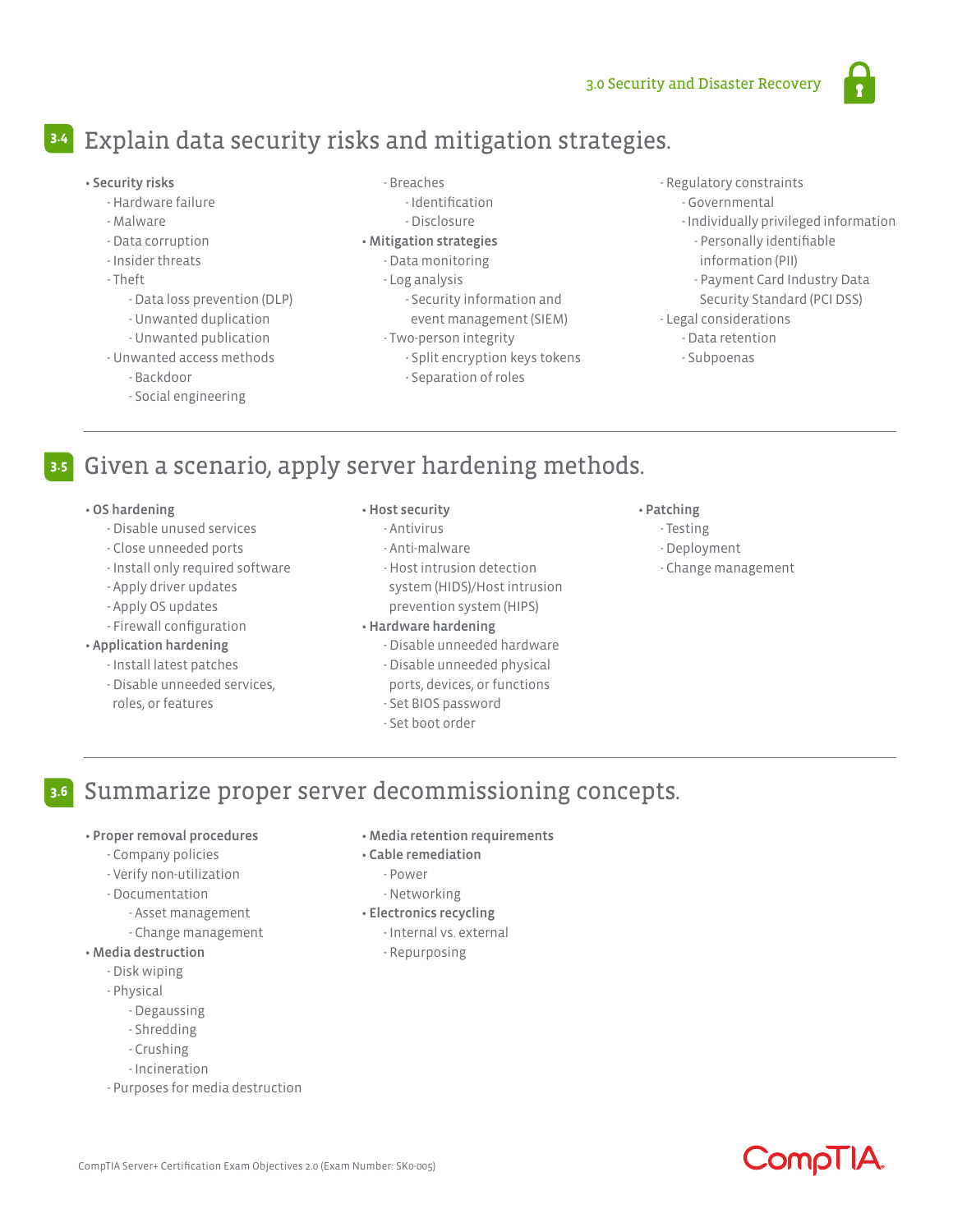# **B37** Explain the importance of backups and restores.

### • Backup methods

- Full
- Synthetic full
- Incremental
- Differential
- Archive
- Open file
- Snapshot

### • Backup frequency

- Media rotation
- Backup media types
	- Tape
	- Cloud
	- Disk
	- Print
- File-level vs. system-state backup

### • Restore methods

- Overwrite
- Side by side
- Alternate location path
- Backup validation
	- Media integrity
	- Equipment
	- Regular testing intervals
- Media inventory before restoration

# Explain the importance of disaster recovery. **3.8**

### • Site types

- Hot site
- Cold site
- Warm site
- Cloud
- Separate geographic locations

### • Replication

- Constant
- Background
- Synchronous vs. asynchronous
- Application consistent
- File locking
- Mirroring
- Bidirectional

### • Testing

- Tabletops
- Live failover
- Simulated failover
- Production vs. non-production

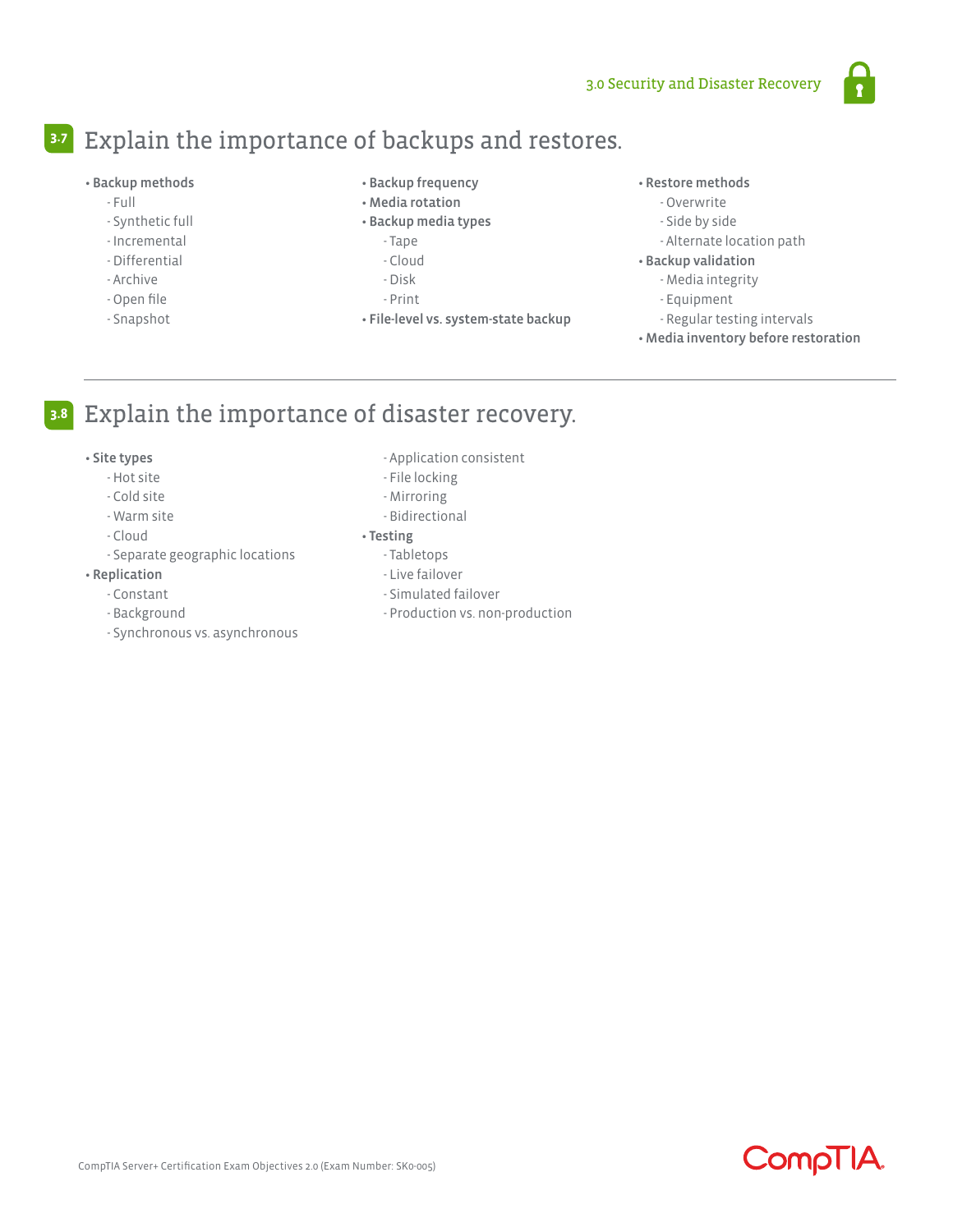

∩  $\mathbf{r}$ 

### Explain the troubleshooting theory and methodology. **4.1**

- Identify the problem and determine the scope.
	- Question users/stakeholders and identify changes to the server/environment.
	- Collect additional
	- documentation/logs.
	- If possible, replicate the
	- problem as appropriate.
	- If possible, perform backups before making changes.
	- Escalate, if necessary.
- Establish a theory of probable cause (question the obvious).
	- Determine whether there is a common element or symptom causing multiple problems.
- Test the theory to determine the cause. - Once the theory is confirmed, determine the next steps to
	- resolve the problem. - If the theory is not confirmed,
- establish a new theory. • Establish a plan of action
- to resolve the problem.
- Notify impacted users.
- Implement the solution or escalate.
	- Make one change at a time and test/confirm the change has resolved the problem.
	- If the problem is not resolved, reverse the change, if appropriate, and implement a new change.
- Verify full system functionality and, if applicable, implement preventive measures.
- Perform a root cause analysis.
- Document findings, actions, and outcomes throughout the process.

### Given a scenario, troubleshoot common hardware failures. **4.2**

### • Common problems

- Predictive failures
- Memory errors and failures
	- System crash
		- Blue screen
		- Purple screen
		- Memory dump
	- Utilization
	- Power-on self-test (POST) errors
	- Random lockups
	- Kernel panic
- Complementary metal-oxide semiconductor (CMOS) battery failure
- System lockups
- Random crashes
- Fault and device indication
	- Visual indicators
- Light-emitting diode (LED)
- 
- (LCD) panel readouts
- Auditory or olfactory cues
- POST codes
- Misallocated virtual resources
- Causes of common problems
	- - Power supply fault
		- Malfunctioning fans
		- Improperly seated heat sink
		- Improperly seated cards
		- Incompatibility of components
		- Cooling failures
		- Backplane failure
		- Firmware incompatibility
		- CPU or GPU overheating
- Environmental
	- Dust
	- Humidity
	- Temperature
- Tools and techniques
	- Event logs
	- Firmware upgrades or downgrades
	- Hardware diagnostics
	- Compressed air
	- Electrostatic discharge (ESD) equipment
	- Reseating or replacing
	- components and/or cables

Compili

- Liquid crystal display
- -
	-
	- Technical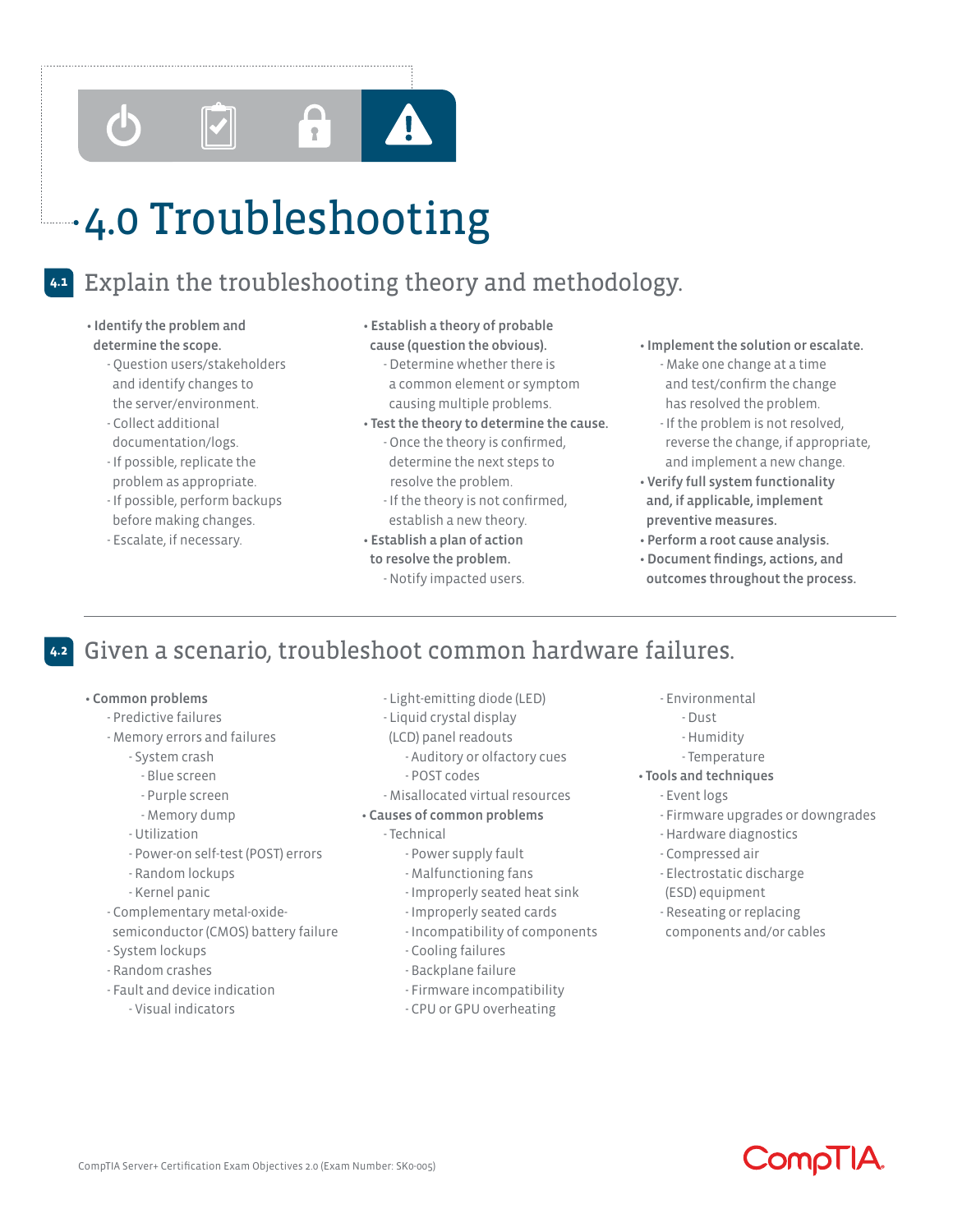# Given a scenario, troubleshoot storage problems. **4.3**

### • Common problems

- Boot errors
- Sector block errors
- Cache battery failure
- Read/write errors
- Failed drives
- Page/swap/scratch file or partition
- Partition errors
- Slow file access
- OS not found
- Unsuccessful backup
- Unable to mount the device
- Drive not available
- Cannot access logical drive
- Data corruption
- Slow I/O performance
- Restore failure
- Cache failure
- Multiple drive failure

### • Causes of common problems

- Disk space utilization
- Insufficient disk space
- Misconfigured RAID
- Media failure
- Drive failure
- Controller failure
- Hot bus adapter (HBA) failure
- Loose connectors
- Cable problems
- Misconfiguration
- Corrupt boot sector
- Corrupt filesystem table
- Array rebuild
- Improper disk partition
- Bad sectors
- Cache battery failure
- Cache turned off
- Insufficient space
- Improper RAID configuration
- Mismatched drives
- Backplane failure
- Tools and techniques
	- Partitioning tools
	- Disk management
	- RAID and array management
	- System logs
	- Disk mounting commands
		- net use
		- mount
	- Monitoring tools
	- Visual inspections
	- Auditory inspections

- Scheduled reboots - Software firewalls

 - System time - Services and processes - Starting - Stopping

 - Status identification - Dependencies - Configuration management - System center configuration

 manager (SCCM) - Puppet/Chef/Ansible - Group Policy Object (GPO) - Hardware compatibility list (HCL)

**CompTIA** 

 - Zones - Clocks

- Adding or removing ports

- Network time protocol (NTP)

## Given a scenario, troubleshoot common OS and software problems. **4.4**

### • Common problems

- Unable to log on
- Unable to access resources
- Unable to access files
- System file corruption
- End of life/end of support
- Slow performance
- Cannot write to system logs
- Service failures
- System or application hanging
- Freezing
- Patch update failure
- Causes of common problems
- Incompatible drivers/modules
	- Improperly applied patches
	- Unstable drivers or software
	- Server not joined to domain
	- Clock skew
	- Memory leaks
	- Buffer overrun
	- Incompatibility
		- Insecure dependencies
		- Version management

CompTIA Server+ Certification Exam Objectives 2.0 (Exam Number: SK0-005)

- Architecture
- Update failures
- Missing updates
- Missing dependencies
- Downstream failures due to updates
- Inappropriate application level permissions
- Improper CPU affinity and priority
- OS and software tools and techniques
	- Patching
		- Upgrades
		- Downgrades
	- Package management
	- Recovery
		- Boot options
		- Safe mode
		- Single user mode
		- Reload OS
		- Snapshots
	- Proper privilege escalations
		- runas/Run As
		- sudo
		- su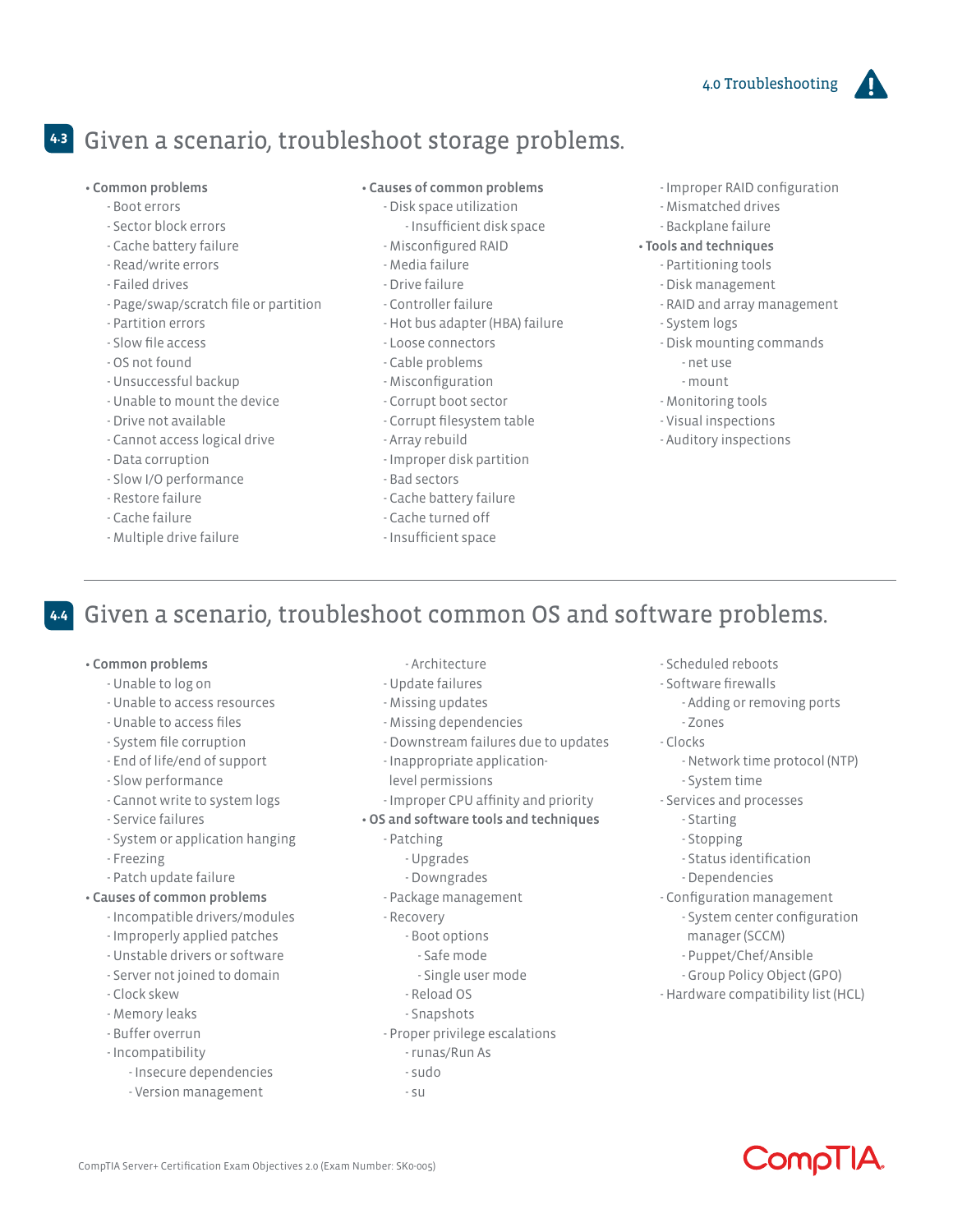# Given a scenario, troubleshoot network connectivity issues. **4.5**

### • Common problems

- Lack of Internet connectivity
- Resource unavailable
- Receiving incorrect DHCP information
- Non-functional or unreachable
- Destination host unreachable
- Unknown host
- Unable to reach remote subnets
- Failure of service provider
- Cannot reach server by hostname/ fully qualified domain name (FQDN)

### • Causes of common problems

- Improper IP configuration
- IPv4 vs. IPv6 misconfigurations
- Improper VLAN configuration

- Improper privilege escalation - Excessive access - Applications will not load - Cannot access network fileshares

- Network port security

- Component failure
- Incorrect OS route tables
- Bad cables
- Firewall (misconfiguration,
- hardware failure, software failure)
- Misconfigured NIC
- DNS and/or DHCP failure
- DHCP server misconfigured
- Misconfigured hosts file
- Tools and techniques
	- Check link lights
	- Confirm power supply
	- Verify cable integrity
	- Check appropriate cable selection
	- Commands
		- ipconfig
- ip addr
- ping
- tracert
- traceroute
- nslookup
- netstat
- dig
- telnet
- nc
- nbtstat - route

Given a scenario, troubleshoot security problems. **4.6**

### • Common concerns

- Open ports - Services - Active - Inactive - Orphan/zombie

- File integrity

- Unable to open files • Causes of common problems

- 
- Sniffers
- Telnet clients
- Anti-malware
- Antivirus
- - Checksums
	- Monitoring
	- Detection
- Enforcement
- User access controls
	-
- Anti-malware configurations
- Improperly configured
- local/group policies
- Improperly configured firewall rules

- Intrusion detection configurations

- Misconfigured permissions
- Virus infection
- Malware
- Rogue processes/services
- Data loss prevention (DLP)



### • Security tools

- Port scanners
- 
- 
- 
- 
- File integrity
	-
	-
	-
	-
	- - SELinux
		- User account control (UAC)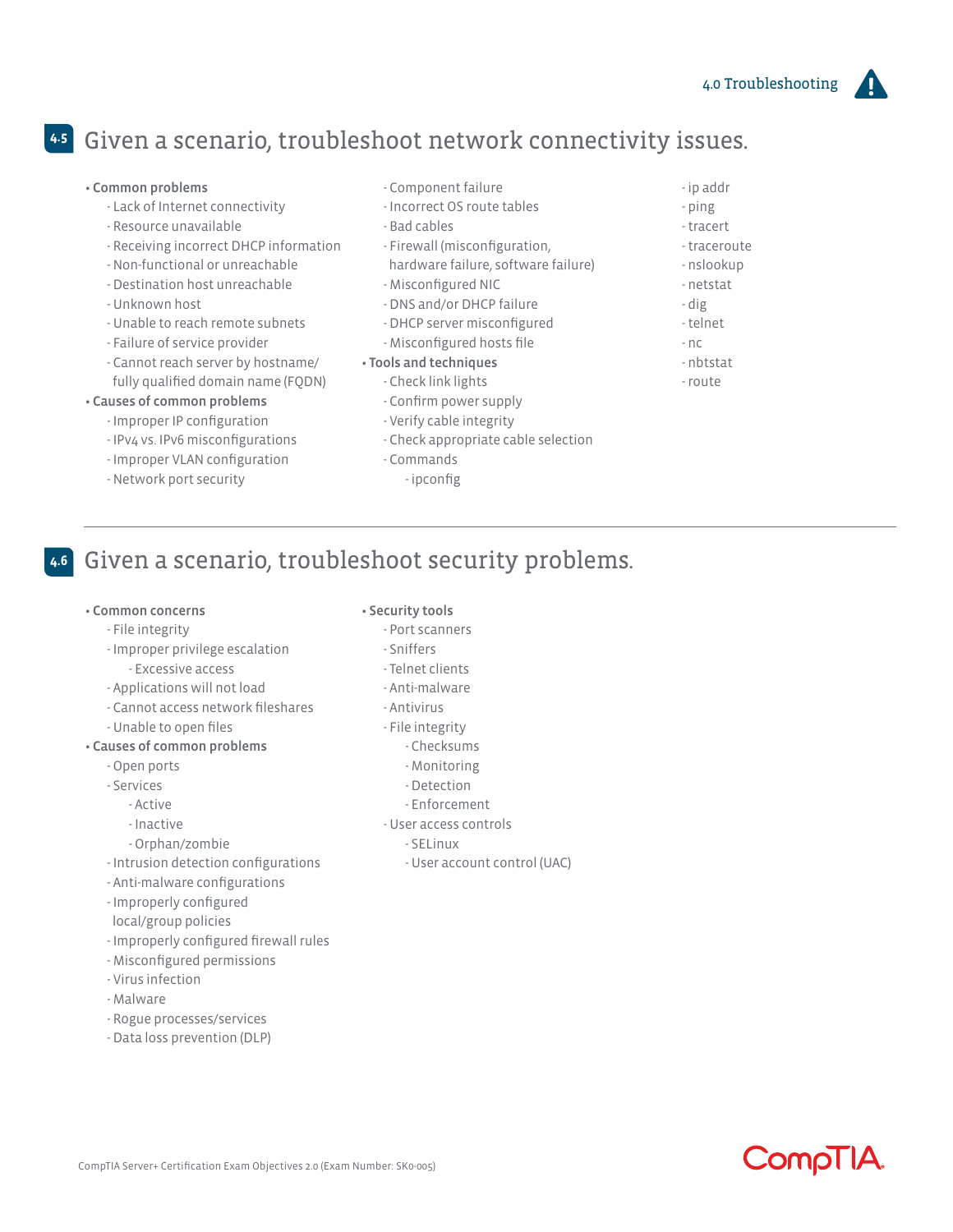# CompTIA Server+ (SK0-005) Acronym List

The following is a list of acronyms that appear on the CompTIA Server+ exam. Candidates are encouraged to review the complete list and attain a working knowledge of all listed acronyms as a part of a comprehensive exam preparation program.

| <b>ACRONYM</b> | <b>SPELLED OUT</b>                             | <b>ACRONYM</b>   | <b>SPELLED OUT</b>                              |
|----------------|------------------------------------------------|------------------|-------------------------------------------------|
| <b>ACL</b>     | <b>Access Control List</b>                     | GPU              | <b>Graphics Processing Unit</b>                 |
| <b>AD</b>      | <b>Active Directory</b>                        | GUI              | Graphical User Interface                        |
| <b>APIPA</b>   | Automatic Private IP Address                   | <b>HBA</b>       | Host Bus Adapter                                |
| <b>BCP</b>     | <b>Business Continuity Plan</b>                | <b>HCL</b>       | Hardware Compatibility List                     |
| BIA            | <b>Business Impact Analysis</b>                | <b>HID</b>       | Human Interface Device                          |
| <b>BIOS</b>    | Basic Input/Output System                      | <b>HIDS</b>      | Host Intrusion Detection System                 |
| <b>BSOD</b>    | Blue Screen of Death                           | <b>HIPS</b>      | Host Intrusion Prevention System                |
| CIDR           | Classless Inter-Domain Routing                 | <b>HTTP</b>      | Hyper Text Transfer Protocol                    |
| <b>CIFS</b>    | Common Internet File System                    | <b>HTTPS</b>     | Hyper Text Transfer Protocol Secure             |
| <b>CIMC</b>    | Cisco Integrated Management Controller         | <b>HVAC</b>      | Heating Ventilation and Air Conditioning        |
| <b>CLI</b>     | Command Line Interface                         | <b>IDF</b>       | Intermediate Distribution Frame                 |
| CMOS           | Complementary Metal-Oxide-Semiconductor        | <b>iDRAC</b>     | Integrated Dell Remote Access Control           |
| COOP           | Continuity of Operations                       | IDS              | <b>Intrusion Detection System</b>               |
| CPU            | Central Processing Unit                        | <b>IIS</b>       | <b>Internet Information Services</b>            |
| <b>CRU</b>     | Customer Replaceable Unit                      | iLO              | Integrated Lights Out                           |
| DAS            | Direct Attached Storage                        | IMAP4            | Internet Mail Access Protocol version 4         |
| DC             | Domain Controller                              | Intel-VT         | Intel Virtualization Technology                 |
| <b>DDoS</b>    | Distributed Denial of Service                  | <b>IOPS</b>      | Input Output Operations per Second              |
| <b>DHCP</b>    | Dynamic Host Configuration Protocol            | IP               | Internet Protocol                               |
| <b>DLP</b>     | Data Loss Prevention                           | <b>IP KVM</b>    | Internet Protocol Keyboard-Video-Mouse          |
| <b>DLT</b>     | Digital Linear Tape                            | <b>IPMI</b>      | Intelligent Platform Management Interface       |
| <b>DMZ</b>     | Demilitarized Zone                             | <b>IPS</b>       | <b>Intrusion Prevention System</b>              |
| <b>DNS</b>     | Domain Name System                             | <b>IPSEC</b>     | <b>Internet Protocol Security</b>               |
| DR             | Disaster Recovery                              | IP <sub>V6</sub> | Internet Protocol version 6                     |
| ECC            | Error Checking and Correction                  | iSCSI            | Internetworking Small Computer System Interface |
| EFS            | <b>Encrypting File System</b>                  | ISO              | International Organization for Standardization  |
| eSATA          | External Serial Advanced Technology Attachment | <b>JBOD</b>      | Just a Bunch of Disks                           |
| <b>ESD</b>     | Electrostatic Discharge                        | <b>KVM</b>       | Keyboard-Video-Mouse                            |
| FAT            | File Allocation Table                          | LAN              | Local Area Network                              |
| FCoE           | Fibre Channel over Ethernet                    | LC               | Lucent Connector/Little Connector               |
| FQDN           | Fully Qualified Domain Name                    | LCD              | Liquid Crystal Display                          |
| <b>FRU</b>     | Field Replaceable Unit                         | LDAP             | Lightweight Directory Access Protocol           |
| <b>FTP</b>     | File Transfer Protocol                         | <b>LED</b>       | Light Emitting Diode                            |
| <b>FTPS</b>    | File Transfer Protocol over SSL                | LTO              | Linear Tape-Open                                |
| GFS            | Grandfather Father Son                         | <b>LUN</b>       | Logical Unit Number                             |
| GPO            | Group Policy Object                            | <b>LVM</b>       | Logical Volume Management                       |
| GPT            | <b>GUID Partition Table</b>                    | <b>MAC</b>       | Media Access Control                            |

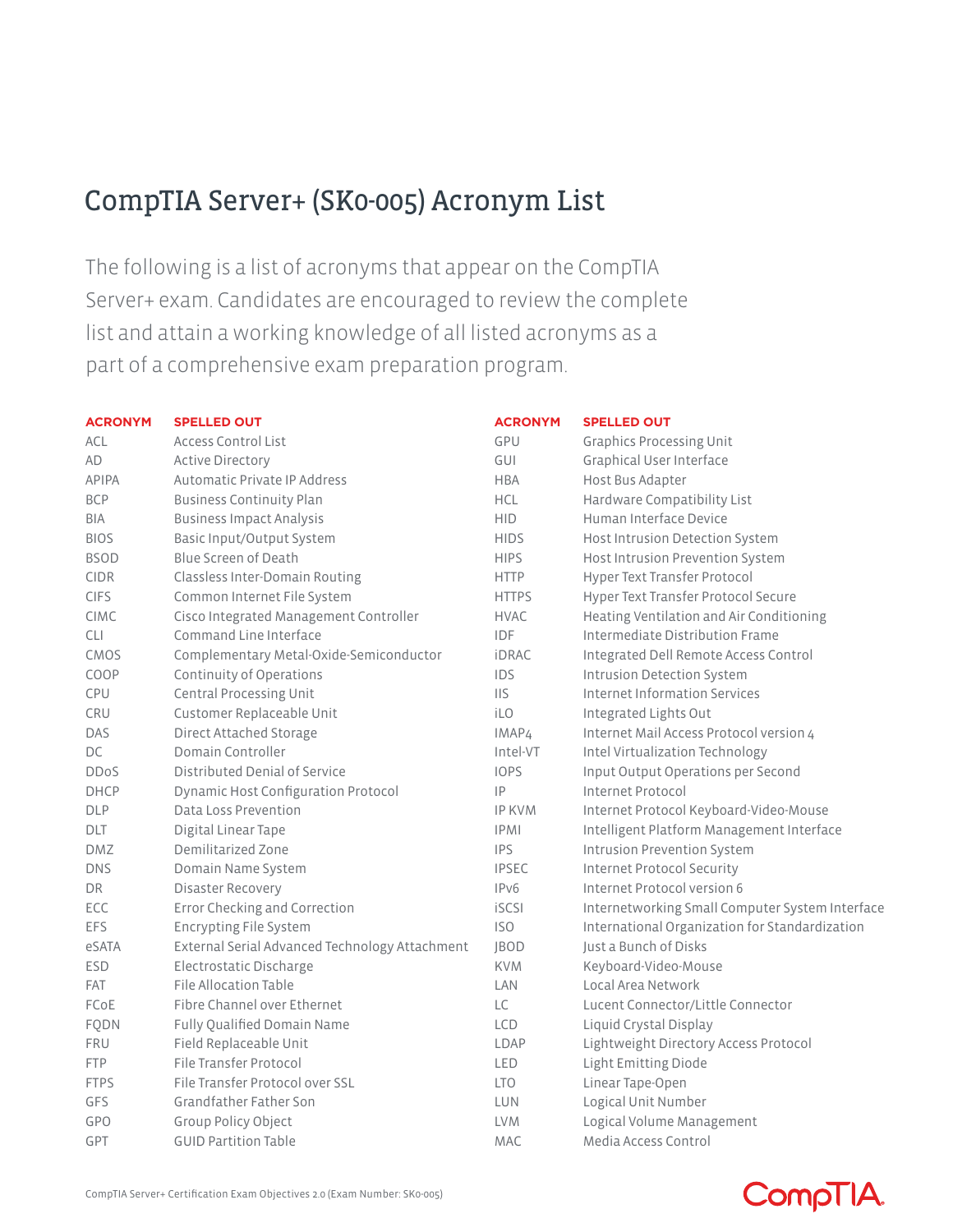| <b>ACRONYM</b>   | <b>SPELLED OUT</b>                             | <b>ACRONYM</b>  | <b>SPELLED OUT</b>                               |
|------------------|------------------------------------------------|-----------------|--------------------------------------------------|
| <b>MBR</b>       | Master Boot Record                             | SAS             | Serial Attached SCSI                             |
| <b>MDF</b>       | Main Distribution Frame                        | <b>SATA</b>     | Serial ATA                                       |
| <b>MFA</b>       | Multifactor Authentication                     | SC              | <b>Standard Connector</b>                        |
| <b>MIB</b>       | Management Information Base                    | <b>SCCM</b>     | System Center Configuration Management           |
| MMC              | Microsoft Management Console                   | <b>SCP</b>      | Secure Copy Protocol                             |
| <b>MRU</b>       | Most Recently Used                             | SCSI            | Small Computer System Interface                  |
| <b>MTBF</b>      | Mean Time Between Failure                      | <b>SD</b>       | Secure Digital                                   |
| <b>MTTR</b>      | Mean Time to Recover                           | SELinux         | Security Enhanced Linux                          |
| <b>NAC</b>       | Network Access Control                         | <b>SFP</b>      | Small Form Factor Pluggable                      |
| <b>NAS</b>       | Network Attached Storage                       | <b>SFTP</b>     | Secure File Transfer Protocol                    |
| <b>NAT</b>       | Network Address Translation                    | <b>SLA</b>      | Service Level Agreement                          |
| NetBIOS          | Network Basic Input Output System              | SMTP            | Simple Mail Transfer Protocol                    |
| <b>NFS</b>       | Network File System                            | <b>SNMP</b>     | Simple Network Management Protocol               |
| <b>NIC</b>       | Network Interface Card                         | SQL             | Structured Query Language                        |
| <b>NIDS</b>      | Network Intrusion Detection System             | SSD             | Solid State Drive                                |
| <b>NIST</b>      | National Institute of Standards and Technology | <b>SSH</b>      | Secure Shell                                     |
| <b>NLB</b>       | Network Load Balancing                         | SSL             | Secure Sockets Layer                             |
|                  |                                                |                 |                                                  |
| <b>NOS</b>       | Network Operating System                       | SS <sub>O</sub> | Single Sign-On                                   |
| <b>NTFS</b>      | New Technology File System                     | <b>ST</b>       | Straight Tip                                     |
| <b>NTP</b>       | Network Time Protocol                          | <b>TACACS</b>   | Terminal Access Controller Access Control System |
| <b>OEM</b>       | Original Equipment Manufacturer                | <b>TCP</b>      | <b>Transmission Control Protocol</b>             |
| OS.              | Operating System                               | TCP/IP          | Transmission Control Protocol/Internet Protocol  |
| <b>OTP</b>       | One-Time Password                              | TFTP            | Trivial File Transfer Protocol                   |
| OU               | Organizational Units                           | <b>TLS</b>      | Transport Layer Security                         |
| P <sub>2</sub> V | Physical to Virtual                            | <b>UAC</b>      | User Account Control                             |
| PAT              | Port Address Translation                       | <b>UDP</b>      | User Datagram Protocol                           |
| PCI              | Peripheral Component Interconnect              | <b>UEFI</b>     | Unified Extensible Firmware Interface            |
| PCI DSS          | Payment Card Industry Data Security Standard   | <b>UID</b>      | Unit Identification                              |
| PCIe             | Peripheral Component Interconnect Express      | <b>UPS</b>      | Uninterruptible Power Supply                     |
| PCI-X            | Peripheral Component Interconnect Extended     | URL             | Universal/Uniform Resource Locator               |
| PDU              | <b>Power Distribution Unit</b>                 | <b>USB</b>      | Universal Serial Bus                             |
| P                | Personally Identifiable Information            | <b>UUID</b>     | Universal Unique Identifier                      |
| PKI              | Public Key Infrastructure                      | <b>VBS</b>      | Visual Basic Script                              |
| POST             | Power on Self-Test                             | <b>VLAN</b>     | Virtual Local Area Network                       |
| PSU              | Power Supply Unit                              | VM              | Virtual Machine                                  |
| <b>PXE</b>       | <b>Preboot Execution Environment</b>           | <b>VMFS</b>     | VMWare File System                               |
| QSFP             | Quad-Small Form Factor Pluggable               | <b>VNC</b>      | Virtual Network Computing                        |
| RADIUS           | Remote Authentication Dial-in User Service     | <b>vNIC</b>     | Virtual Network Interface Card                   |
| <b>RAID</b>      | Redundant Array of                             | VoIP            | Voice over IP                                    |
|                  | Inexpensive/Integrated Disks/Drives            | <b>VPN</b>      | Virtual Private Network                          |
| <b>RAM</b>       | Random Access Memory                           | <b>VSS</b>      | Volume Shadow Copy Service                       |
| RAS              | Remote Access Server                           | VT              | Virtualization Technology                        |
| <b>RDP</b>       | Remote Desktop Protocol                        | <b>WDS</b>      | Windows Deployment Services                      |
| ReFS             | Resilient File System                          | <b>WINS</b>     | Windows Internet Naming Service                  |
| <b>RFC</b>       | <b>Request for Comments</b>                    | <b>WMI</b>      | Windows Management Instrumentation               |
| <b>RFID</b>      | Radio Frequency Identification                 | WOL             | Wake on LAN                                      |
| <b>RIS</b>       | Remote Installation Service                    | <b>WSUS</b>     | Windows Software Update Services                 |
| RJ45             | Registered Jack 45                             | <b>WWNN</b>     | World Wide Node Name                             |
| <b>RPM</b>       | Rotations per Minute                           | <b>WWPN</b>     | World Wide Port Name                             |
| <b>RPO</b>       | Recovery Point Objective                       | <b>XD</b>       | Execute Disable                                  |
| <b>RTO</b>       | Recovery Time Objective                        | ZFS             | Z File System                                    |
| SAN              | Storage Area Network                           |                 |                                                  |